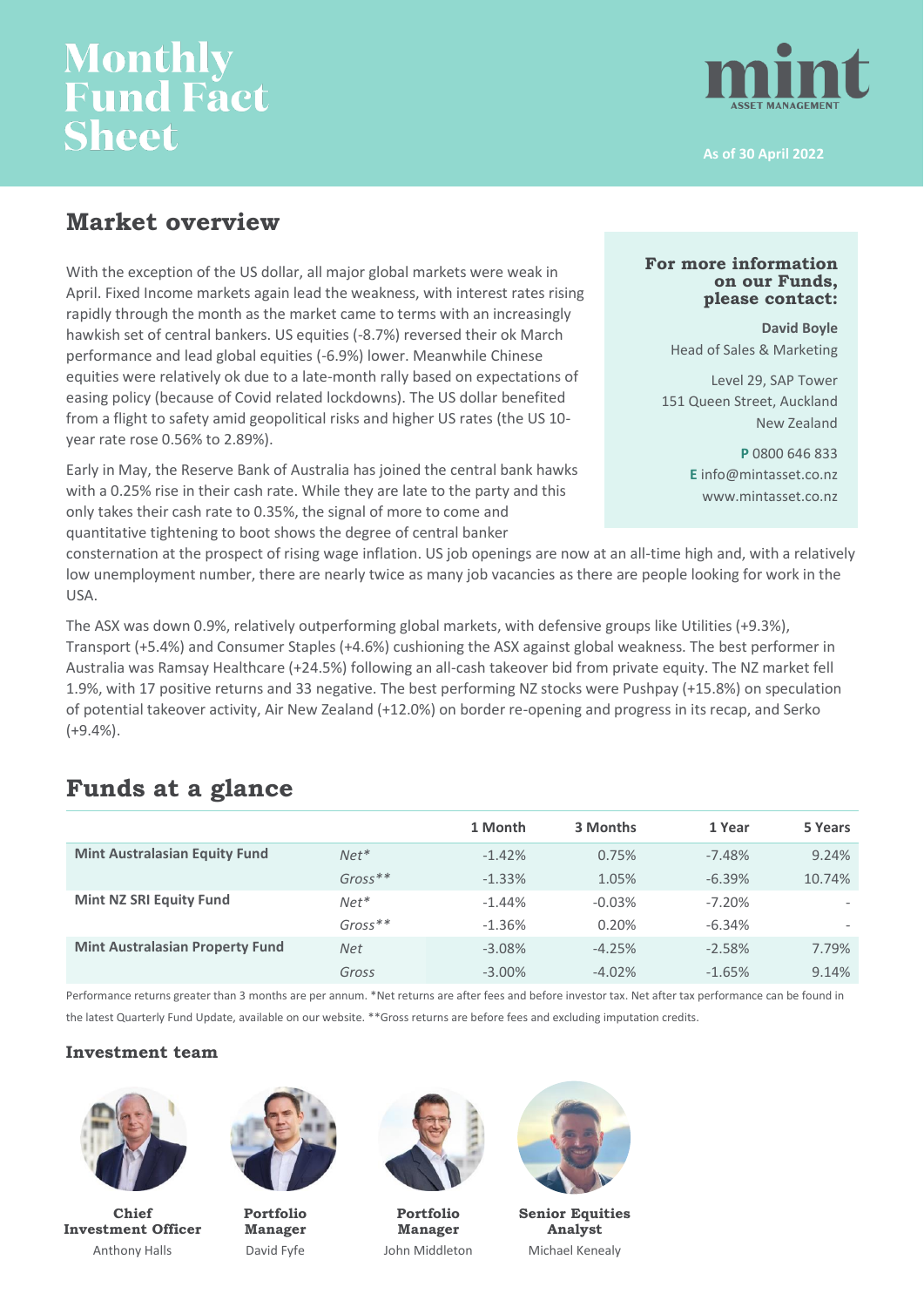### **SINGLE SECTOR FUND**

## **Mint Australasian Equity Fund**

### Our portfolio returned -1.42% for the month.

The main positive contributions to performance came from overweight positions in Corporate Travel, CSL and Serko and underweight positions in A2 Milk, partially offset by Air New Zealand and Port of Tauranga.

Again it was macro concerns (inflation and interest rates) that drove markets during the month with the RBNZ's decision to increase rates by 50bp a harbinger for the FED and RBA. This weighed on the New Zealand market. Positive comments from a number of the US airlines highlighting a rebound in domestic travel to above 2019 levels supported a rebound in reopening plays such as Corporate Travel, Air New Zealand and Serko, but defensive growth remained flavour of the month.

The Fisher and Paykel share price remained under pressure in April with last month's cautious trading update ostensibly supported by a guidance downgrade from US competitor Vapotherm. A2 Milk's share price also remained under pressure with Chinese cities going back into covid lockdowns and concerns about birth rates rising. While Pushpay's announcement that it "has recently received unsolicited non-binding and conditional expressions of interest" was enough to make it the best performer in the index.

We did not add or exit any stocks during the month, but we continued to take profit and remove risk from the portfolio while adding to defensive growth names where ongoing market volatility created opportunities.



Cumulative performance. Returns are after fees and before investor tax. Fund inception: 15 February 2007. **Mint Australasian Equity Fund** 





*Net returns*

### **Sector Allocation**



- Communication Services 8%
- Consumer Discretionary  $-6\%$
- Real Estate  $-5%$
- $\blacksquare$  Information Technology 3%
- $F$ inancials 3%
- Cash and cash equivalents  $-3%$
- Consumer Staples 2%

### **Top Holdings**

Auckland International Airport Limited Contact Energy Limited Fisher & Paykel Healthcare Corporation Infratil Limited Mainfreight Limited Meridian Energy Limited Spark New Zealand Limited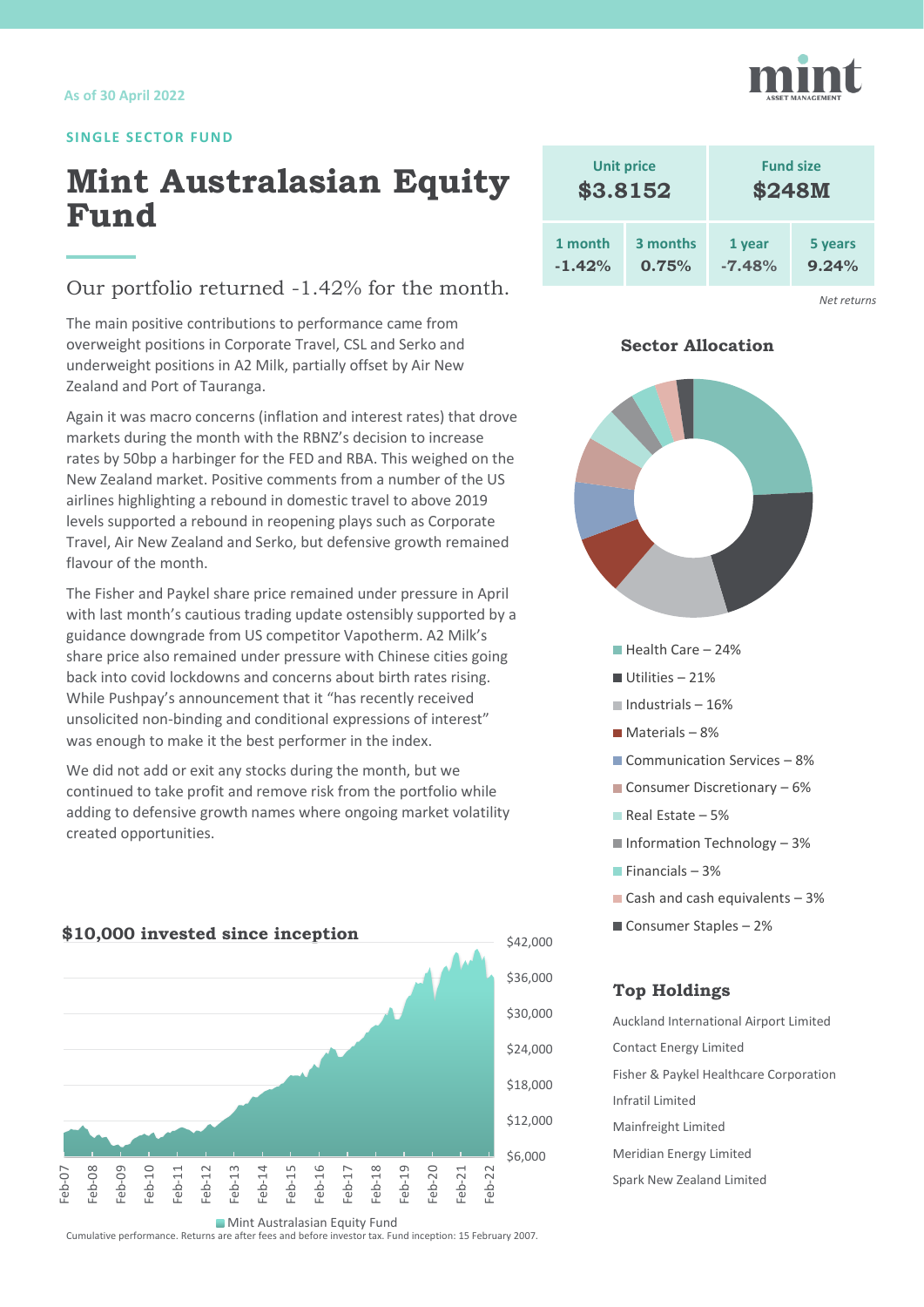### **SINGLE SECTOR FUND**

## **Mint New Zealand SRI Equity Fund**

Our portfolio returned -1.44% for the month.

Our top performers for the month were Spark, Pushpay and Serko.

With the technology sector under pressure in this rising rate environment, an expression of interest (albeit non-binding and conditional) was well received for Pushpay after a period of underperformance for the name. Likewise, Serko traded better of lower levels as borders reopened and a few related Australian names, Qantas and Corporate Travel, talked a positive early travel recovery story.

The detractors of the month were Fisher & Paykel Healthcare (FPH), Meridian and a2 Milk Company.

FPH drifted down further on continued fears of its post Covid-19 earnings reversion as well as its elevated valuation when compared to many other sectors. Data points on a2 Milk continue to indicate market softness for infant formula sales as Chinese lockdowns limit any near term recovery. The desire for stable, predictable earnings seems to remain in favour and many of the Covid-19 beneficiaries not so much.

Over the month, we increased our positions in Pushpay and EBOS. We reduced our Stride Property holding. Cash levels remain elevated and continue to be reinvested as opportunities arise given the current volatility in markets.



### **\$10,000 invested since inception**

| <b>Unit price</b> |          | <b>Fund size</b> |         |  |
|-------------------|----------|------------------|---------|--|
| \$1.4994          |          | \$92M            |         |  |
| 1 month           | 3 months | 1 year           | 3 years |  |
| $-1.44%$          | $-0.03%$ | $-7.20%$         | 6.55%   |  |

### **Sector Allocation**



- Utilities 23%
- $H$  Health Care 21%
- $\blacksquare$ Industrials 18%
- Communication Services 10%
- $\blacksquare$  Cash and cash equivalents  $-8\%$
- Information Technology 5%
- $Materals 5%$
- $\blacksquare$  Real Estate 4%
- Consumer Discretionary 3%
- Consumer Staples 2%

### **Top Holdings**

Auckland International Airport Contact Energy Limited Fisher & Paykel Healthcare Infratil Limited Mainfreight Limited Meridian Energy Limited Spark New Zealand



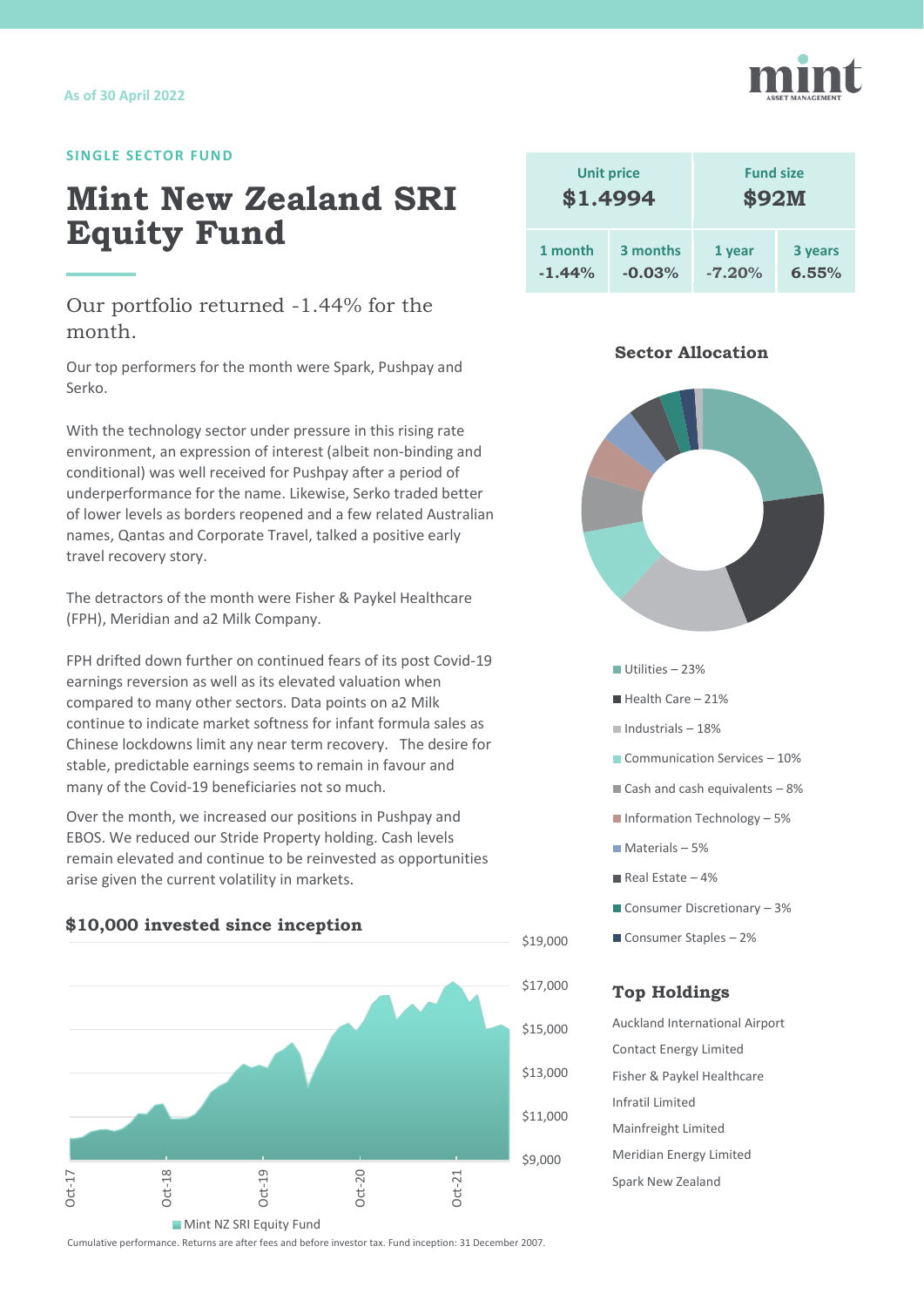### **SINGLE SECTOR FUND**

## **Mint Australasian Property Fund**

Our portfolio returned -3.08% for the month over April, with the NZ Property sector down 3.5%.

The NZ 10-year bond yield rising from 3.3% to 3.6% during the month was unhelpful for yield sensitive sectors. Relative to the NZXProp index, our overweight in Goodman Group was the best attributor for the month, followed by our overweight in Centuria Industrial REIT and underweight in Vital Healthcare.

In April we added to Charter Hall and Summerset and reduced Property for Industry, Precinct Properties and Goodman Property Trust.

Stride announced that their Fabric office fund would sell four properties to Mansons for \$84mn, in effect part-funding their purchase from Mansons of the new building in Carlton Gore Road for \$213mn.

Vital Healthcare announced a \$200mn capital raise at the end of the month – replenishing the balance sheet for recent acquisitions and for near term development. In a busy year, acquisitions for the last 12 months have been above \$500mn for VHP.

With the rise in bond yields we expect the sector to remain under pressure for a while longer yet as rents will need to rise to offset higher funding costs – easier said than done, and higher quality locations should outperform.



**Mint Australasian Property Fund** 

Cumulative performance. Returns are after fees and before investor tax. Fund inception: 31 December 2007.



*Net returns*

### **Sub-Sector Allocation**



- Diversified REITs 53%
- Real Estate Operating Companies 19%
- $\blacksquare$  Industrial REITs 12%
- $\blacksquare$  Specialised REITs 10%
- Cash and cash equivalents  $-2\%$
- Retail RFITs 2%
- $H$ ealth Care 2%

### **Top Holdings**

Argosy Property Limited Goodman Property Trust Kiwi Property Group Ltd. Precinct Properties New Zealand Ltd. Property For Industry Limited Stride Property & Stride Invest Mgmt. Vital Healthcare Property Trust